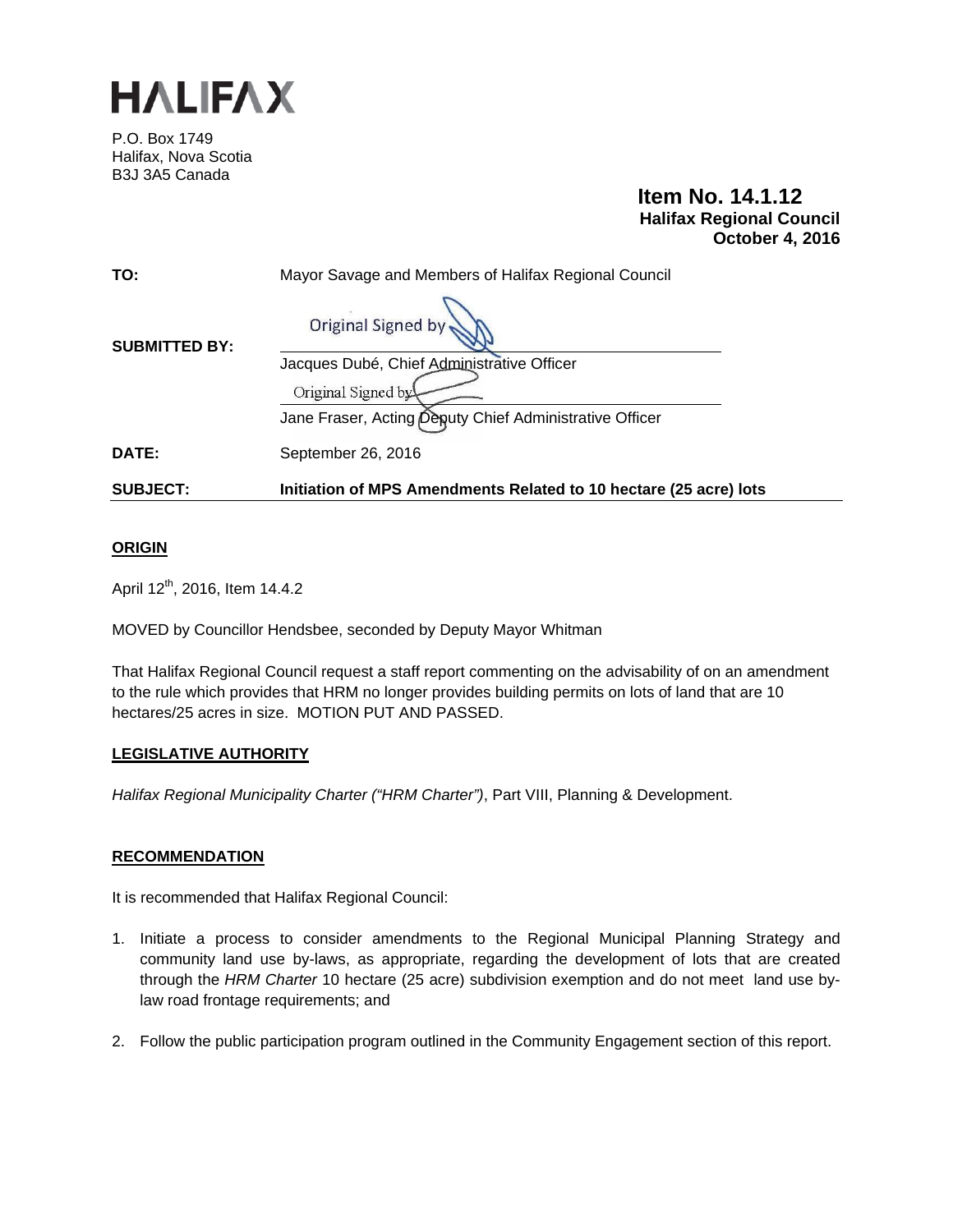### **BACKGROUND**

The *HRM Charter* enables lots that are 10 hectares (25 acres) or more in size to be created outside of the Municipal subdivision approval process. This exemption is generally intended for resource uses, such as farming or forestry. In recent years, however, it has become more common for people to utilize the exemption with the intent to create such lots for cottage or residential development. Although such lots can be created without meeting Subdivision By-law or Land Use By-law (LUB) requirements, the lots must meet LUB requirements in order to obtain development permits.

While the vast majority of permits are accurately issued, in spring 2016, staff discovered that several permits had incorrectly been issued on lots created through the *HRM Charter* 10 hectare lot exemption that did not meet LUB requirements regarding road frontage. Under the *HRM Charter*, staff cannot issue permits for development that do not meet the requirements of the LUB . As a result, staff ensured that LUB requirements were applied more consistently across the Municipality and clarified the existing LUB requirements with several land owners and the Nova Scotia Land Surveyors' Association (see Attachment A).

Although planning regulations have not changed, several land owners have raised concerns regarding 10 hectare lots and the investments made in preparing properties for development. Given these concerns, on April 12, 2016 Regional Council requested a staff report commenting on the advisability of an amendment to the rule which requires that HRM no longer issue building permits on lots of land that are 10 hectares (25 acres) in size. This report responds to Council's request for information and advice and seeks Council direction to initiate the Municipal Planning Strategy (MPS) amendment process.

#### **HRM Charter**

The *HRM Charter* provides HRM with the legislative authority to control the development and use of land, including the ability to regulate subdivision. Regarding subdivision, however, the *HRM Charter* outlines several situations where Municipal subdivision approval is **not** required. Specifically, clause 278(2)(a) states that "*Subdivision approval is not required for a subdivision if all lots to be created, including the remainder lot, exceed ten hectares in area".* This means that subdivisions that create large parcels of land can take place without HRM's knowledge or approval. In such situations, staff do not have an opportunity to review or comment on the ability of lots to meet LUB requirements for the intended use, or ensure subdivisions comply with parkland dedication requirements. Historically, this *HRM Charter* provision was intended to enable large parcels of land to be subdivided for resource uses, such as forestry and agriculture.

#### **Regional Plan**

In preparing the 2006 Regional Plan, HRM completed a number of studies that raised concerns with the uncontrolled growth of rural subdivisions due to the costs of providing services, drinking water quantity and quality, and environmental impacts. Consequently, the 2006 Regional Plan significantly changed and improved the way HRM manages rural residential development.

The current 2014 Regional Plan, which builds on the direction established in 2006, controls rural housing development in a number of ways in order to support traditional service centres, manage environmental impacts and preserve rural character. While new housing is permitted on existing public and approved private roads, the development of new public roads is limited to a maximum of 8 lots, and new private roads are prohibited. These controls are intended to direct development to existing roads, which reduces long-term servicing costs, and prevents uncontrolled development of large rural subdivisions. New private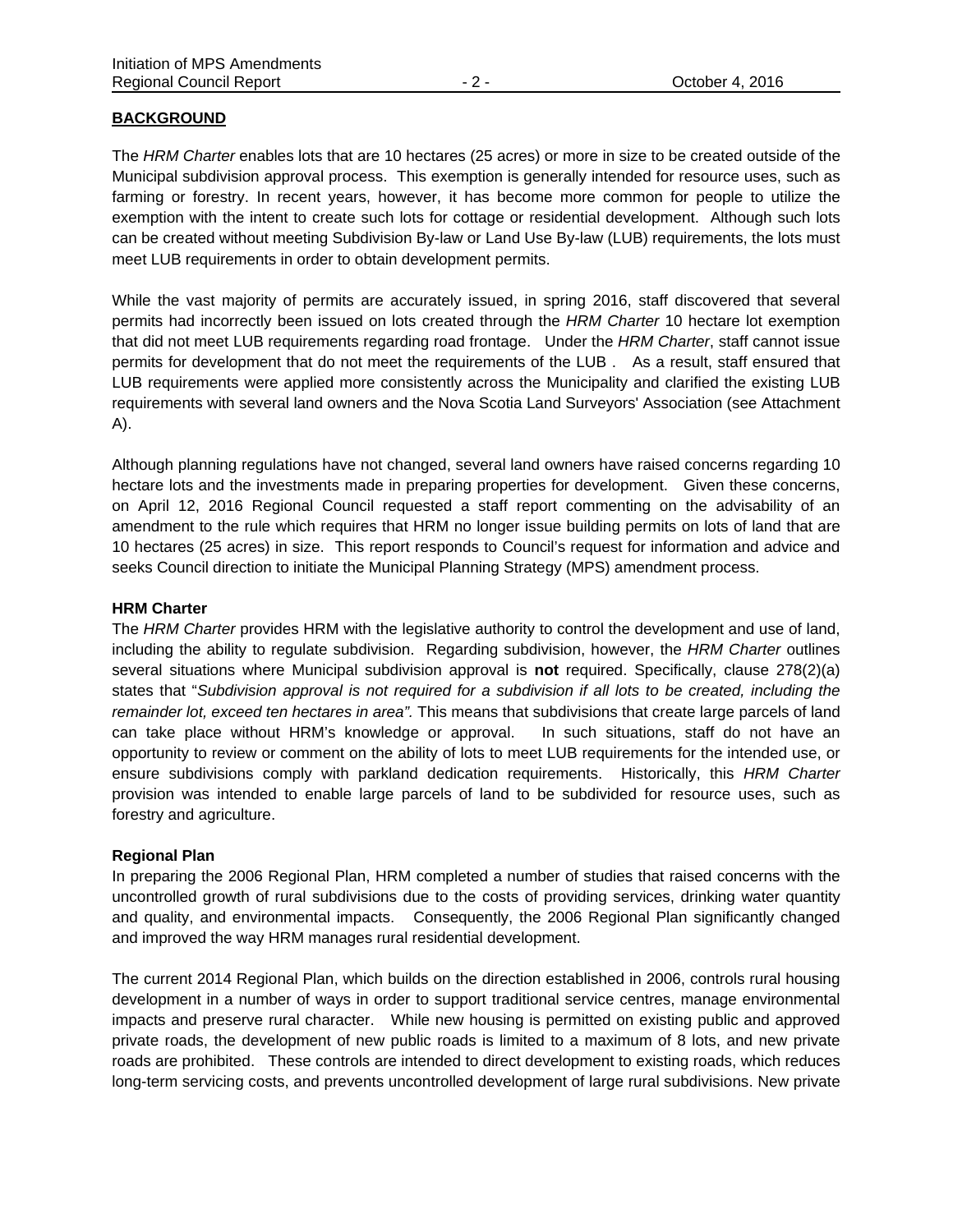roads are not permitted due to long-term maintenance risks that have resulted in the Municipality being requested to take over private roads at significant costs.

As an alternative, the Regional Plan permits new large scale housing developments only through the conservation design development agreement process. The conservation design approach is intended to preserve significant environmental features, such as wetlands, while clustering development in suitable areas. Accordingly, development proposals seeking a conservation design development agreement are required to submit detailed ground water studies and site analysis reports. While conservation design developments are permitted in most rural areas, in support of traditional centres, higher densities are only permitted within identified growth centres, such as Musquodoboit Harbour and Upper Tantallon. Since 2006, HRM has approved several conservation design development agreements (called open space design in 2006), which enable new housing developments on new public roads or shared private driveways.

## **Road Frontage Requirements**

The requirement for lots to front on a public or approved private road is common throughout Nova Scotia and Canada more generally. From a planning perspective, road frontage is important for safety and service delivery to ensure properties can be accessed by emergency vehicles, as well as other government services, such as waste collection. Road frontage requirements are also an important tool for managing long-term development patterns and related public costs by directing new development to either existing roads, or areas that are planned to accommodate new roads, people and related services.

Generally, HRM's LUBs that apply to rural areas require a minimum amount of frontage on a public or approved private road. However, there are several exceptions that apply to rural areas of HRM. These exceptions are described below.

- Section 38 of the Regional Subdivision By-law enables lots with no road frontage that existed prior to 1987 to be subdivided into two lots. Most LUBs allow residential development on such lots provided all other LUB requirements can be met.
- Most LUBs allow residential development on lots that do not have road frontage that existed prior to the adoption of the applicable LUB.
- Some LUBs make other special exemptions to create and obtain permits on lots without road frontage provided certain requirements can be met.
- Some LUBs enable frontage on a watercourse (including lake) to be substituted for road frontage requirements. In these cases, the water frontage is intended to allow development to be accessed by boat.

## **Existing 10 Hectare Lots**

Staff researched information from HRM and provincial records in order to accurately identify the number and characteristics of lots created through the *HRM Charter* 10 hectare exemption. The following summarizes the information collected.

- there are approximately 1,070 existing privately owned lots located outside of the urban service boundary that are 10 or more hectares in size that do not have public road frontage;
- of these 1,070 lots, approximately 167 were created after January 2005;
- since January 2006, a total of 4,932 permits were issued for single unit dwellings and mobile homes outside of the Urban Service Area boundary;
- out of these 4,932 permits, 13 (0.26%) permits for single unit dwellings appear to have been issued on lots that are both created through the 10 hectare *HRM Charter* exemption from subdivision approval and do not meet LUB requirements regarding public road frontage; and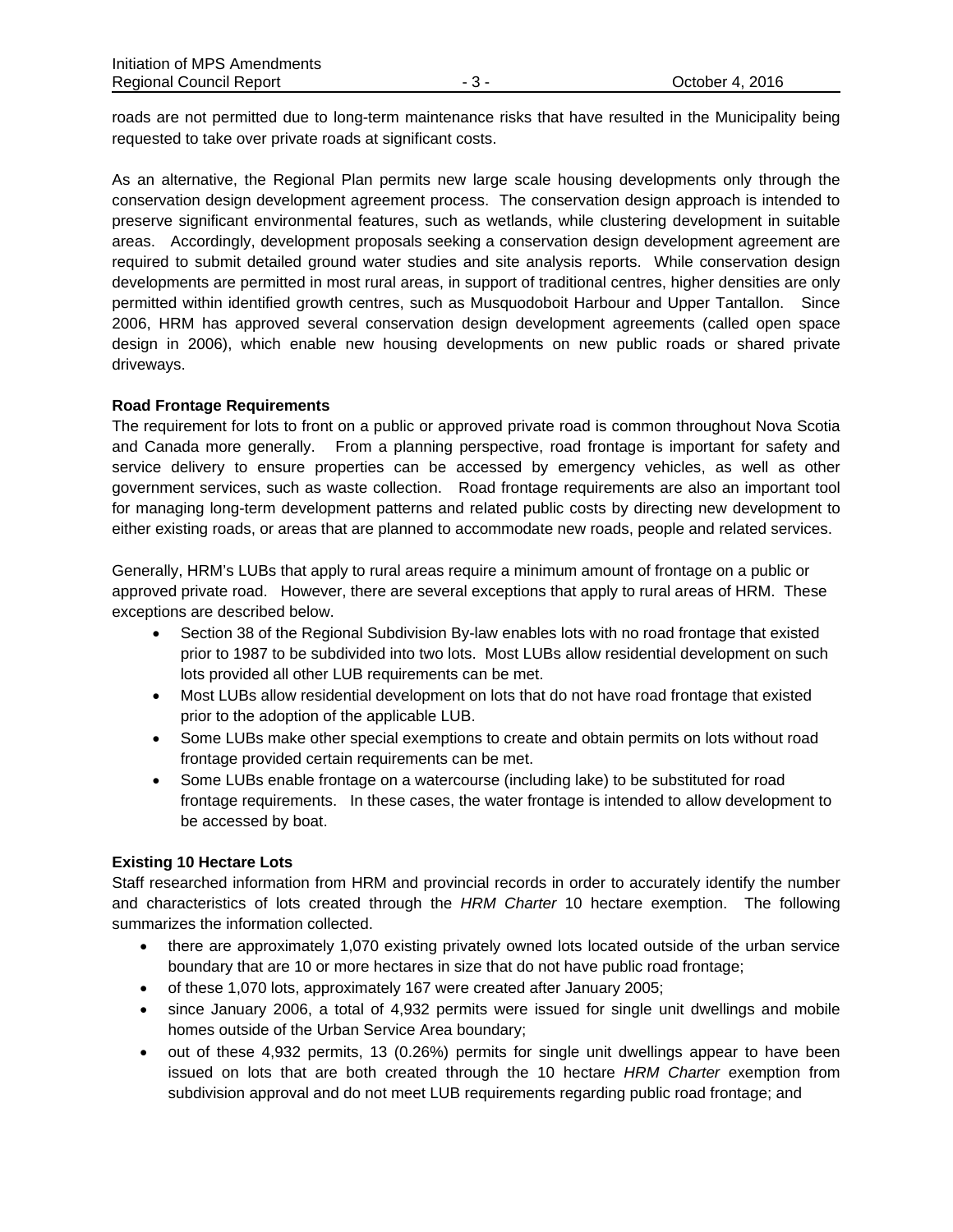of the above 13 permits, 10 are located within four subdivisions.

#### **DISCUSSION**

Staff have reviewed the extent and characterises of lots created through the *HRM Charter* 10 hectare exemption. Although road frontage requirements are not new, staff advise that there is merit in considering MPS amendments to address recent concerns raised by landowners. The following sections discuss the potential scope and process involved in considering MPS amendments.

### **Scope of Potential MPS Amendments**

In preparing MPS and related LUB amendments, staff intend to consider the following items.

### Intent of the Regional Plan

As previously noted, the 2006 Regional Plan implemented a number of policy and regulatory changes that significantly improved HRM's ability to manage the long-term costs and environmental impacts associated with rural development. Therefore, in considering potential MPS amendments, it is important that any policy changes maintain the general intent of the Regional Plan.

### Characteristics of 10 hectare lots

As noted above, staff have identified approximately 1,070 lots that are 10 or more hectares in size that do not meet LUB road frontage requirements. Some are isolated and appear created for resource development purposes, while others are grouped in subdivisions, of which some are actively being developed for residential uses. Rather than creating general MPS amendments for all 1,070 lots, staff expect to focus potential MPS amendments on lots located in definable areas or that meet certain characteristics.

## Existing Road Frontage Exceptions

As explained in the Background section of this report, HRM currently makes a number of exceptions to road frontage requirements that are commonly linked to the date the lot was created. Consequently, in preparing MPS amendments, staff intend to consider the relationship between existing road frontage exceptions and any new exceptions related to 10 hectare lots.

#### Existing Developments

While staff acknowledge that there has been confusion concerning 10 hectare lots, the vast majority of rural development have been consistent with MPS policies and LUB requirements. For example, several developments have successfully followed the conservation design development agreement process or, in consultation with staff, configured subdivisions to meet road frontage requirements. Therefore, in identifying an appropriate scope for potential MPS amendments, staff intend to consider the relationship to the majority of developments that have met MPS and LUB requirements.

#### Public Feedback

Over the past number of months, staff have been in contact with approximately 40 landowners with questions and concerns regarding 10 hectare lots. Some residents had general questions and comments, while others engaged staff on specific land development proposals in order to better understand their development options. The feedback gathered is helping to inform staff's review. Through the MPS amendments process, staff intend to seek further public feedback to ensure potential amendments appropriately respond to public concerns.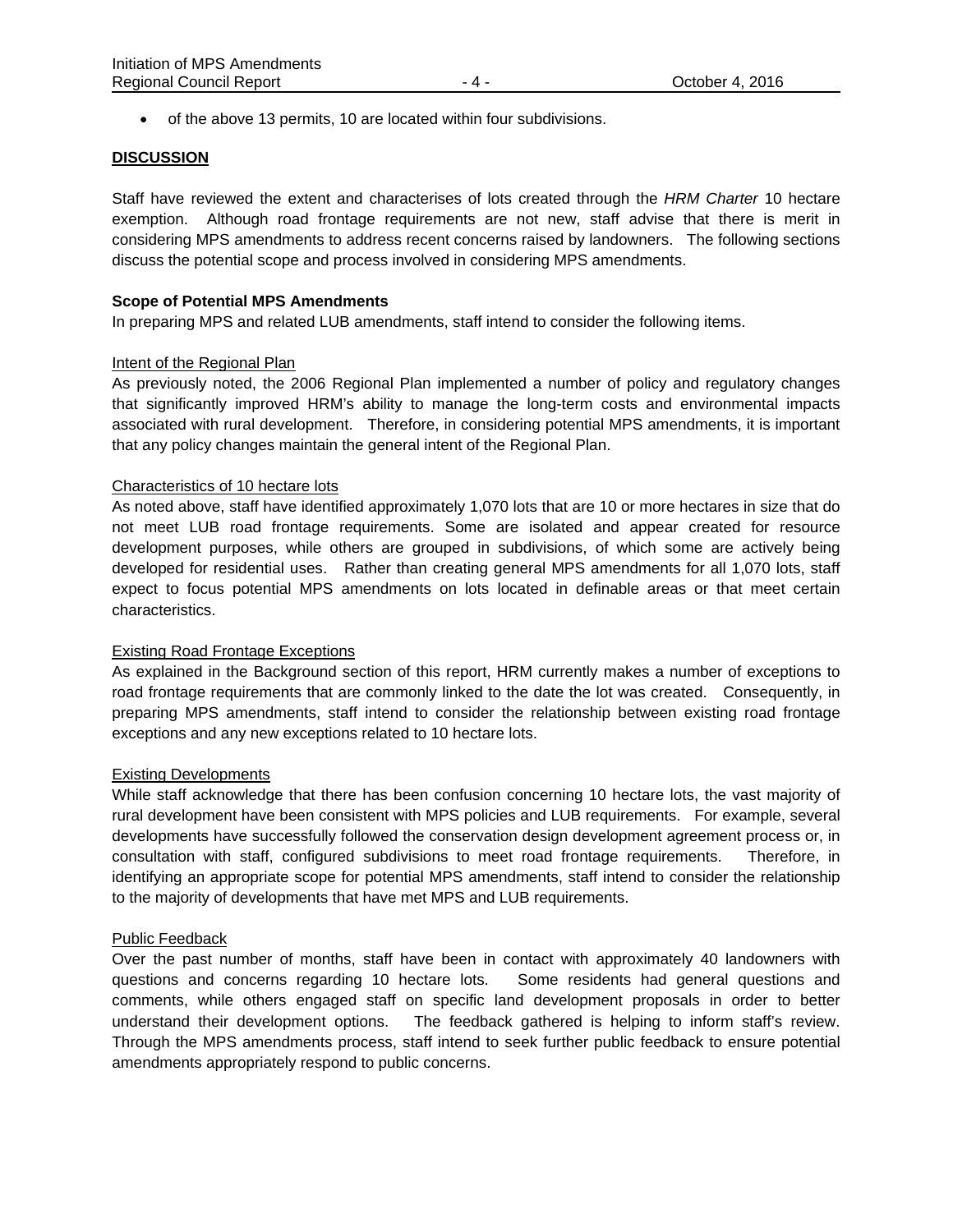### **MPS and LUB Amendment Approval Process**

Given Council's direction indicating the urgent nature of this issue, staff have identified the following tentative MPS and LUB amendment process that would enable Regional Council to approve amendments within a short time frame while still meeting statutory requirements. To meet this timeframe, this initiative would need to be prioritized above all other projects in the queue. Since the issues concerning 10 hectare lots are regional in nature, staff advise that proposed MPS amendments should be reviewed by Regional Council, as opposed to also involving each Community Council. The following identifies the steps and tentative dates involved in the proposed MPS amendment approval process.

| <b>Tentative Date</b> | <b>Step</b>                                                             |
|-----------------------|-------------------------------------------------------------------------|
| Oct. 4, 2016          | Regional Council Initiation of MPS amendment Process                    |
| Oct. 6 - 20, 2016     | Preliminary consultations through the HRM website                       |
|                       | (consistent with the HRM Charter and HRM's Public Participation Program |
|                       | requirements)                                                           |
| Nov. 8, 2016          | First Reading - Regional Council                                        |
| Dec. 6, 2016          | Public Hearing and Second Reading - Regional Council                    |
| Dec. 2016 to Jan.     | <b>Provincial Review of MPS amendments</b>                              |
| 2017                  |                                                                         |
| Jan. 2017             | MPS and related LUB amendments come into effect                         |

## **Broader Rural Planning Comments**

HRM supports rural economic development, including the Regional Plan's goal to direct 25% of growth to rural areas. Correspondingly, with nearly 5,000 permits issued for single units dwellings outside of the Urban Service Area boundary over the past 10 years, on-going development activity shows that the Regional Plan is providing numerous opportunities for new housing in rural and semi-rural areas.

Over the past few months, HRM has received a number of general comments and concerns related to rural development. Some of the topics raised include road standards, conservation design development agreement requirements and lot grading. In recognition that rural areas face unique planning challenges, the Planning and Development Department recently formed a dedicated team of staff to better focus and coordinate planning matters in these areas. While this report focuses on issues concerning the development of 10 hectare lots, staff intend to consider the broad feedback received through this planning process to inform the Department's on-going development of its rural planning work program.

## **Conclusion**

Staff have reviewed a variety of information concerning the development of 10 hectare lots and advise that there is merit to considering MPS and LUB amendments to address concerns raised by land owners. Although land use controls have not changed recently and the vast majority of rural developments have met LUB requirements, staff acknowledge that there has been confusion concerning the ability to develop lots created through the *HRM Charter* 10 hectare exemption. Therefore, staff recommend that Regional Council initiate the MPS and LUB amendment process regarding lots created through the *HRM Charter* 10 hectare exemption that do not meet LUB road frontage requirements.

## **FINANCIAL IMPLICATIONS**

There are no financial implications. The HRM costs associated with MPS amendment process can be accommodated within the approved 2016/17 operating budget with existing resources.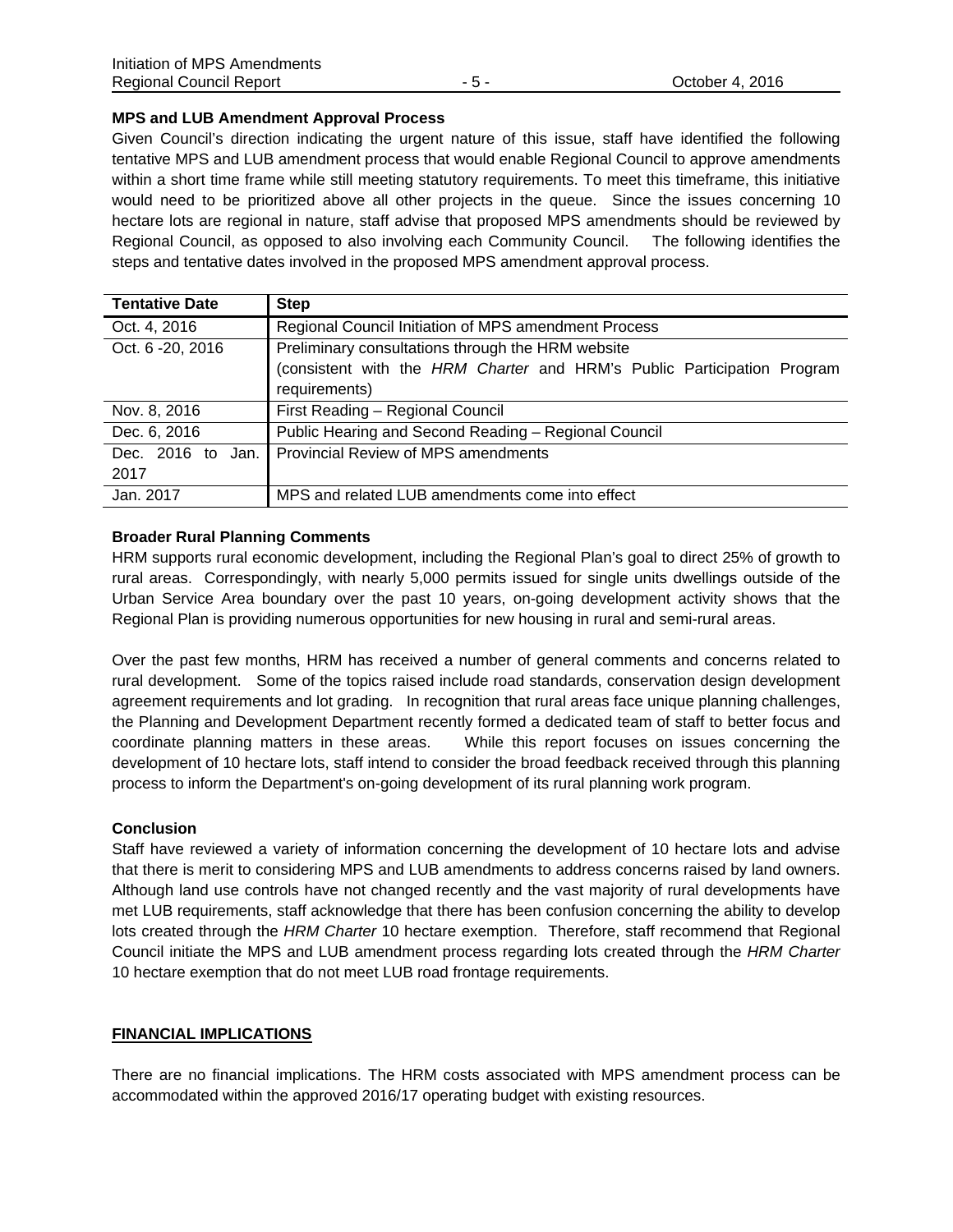### **RISK CONSIDERATION**

There are no significant risks associated with the recommendations contained within this report. MPS amendments are at the discretion of Regional Council and are not subject to appeal to the N.S. Utility and Review Board. Information concerning risks and other implications of adopting the proposed amendments are contained within the Discussion section of this report.

### **COMMUNITY ENGAGEMENT**

Since April 2016, staff have been in contact with approximately 40 landowners with questions and concerns regarding 10 hectare lots. Some residents had general questions and comments, while others engaged staff on specific land development proposals in order to fully understand their development options.

Should Regional Council choose to initiate the MPS amendment process, the *HRM Charter* requires that Regional Council approve a public participation program. In February of 1997, Regional Council approved a public participation resolution which provides broad discretion on the consultation process required for MPS amendments that are regional in nature. The 1997 policy provides that, for amendments that are regional in nature, staff would recommend an appropriate public participation program. Accordingly, given the broad geography involved and the urgency associated with this issue, staff recommends that Regional Council obtain public feedback through the HRM website. In addition to this public participation, the HRM Charter requires a public hearing to be held before Regional Council can consider approval of any amendments.

Amendments to the Regional MPS and applicable LUBs will potentially impact the following stakeholders: rural landowners and developers.

#### **ENVIRONMENTAL IMPLICATIONS**

No additional concerns were identified beyond those raised in the above background/discussion sections.

#### **ALTERNATIVES**

- 1. Regional Council may choose to initiate the consideration of potential policy that would differ from those outlined in this report. This may require a supplementary report from staff.
- 2. Regional Council may refuse to initiate the MPS amendment process. A decision of Council to refuse to initiate a process to consider MPS amendments is not appealable to the NS Utility and Review Board as per Section 262 of the *HRM Charter*.

## **ATTACHMENTS**

Attachment A Letter to Association of NS Land Surveyors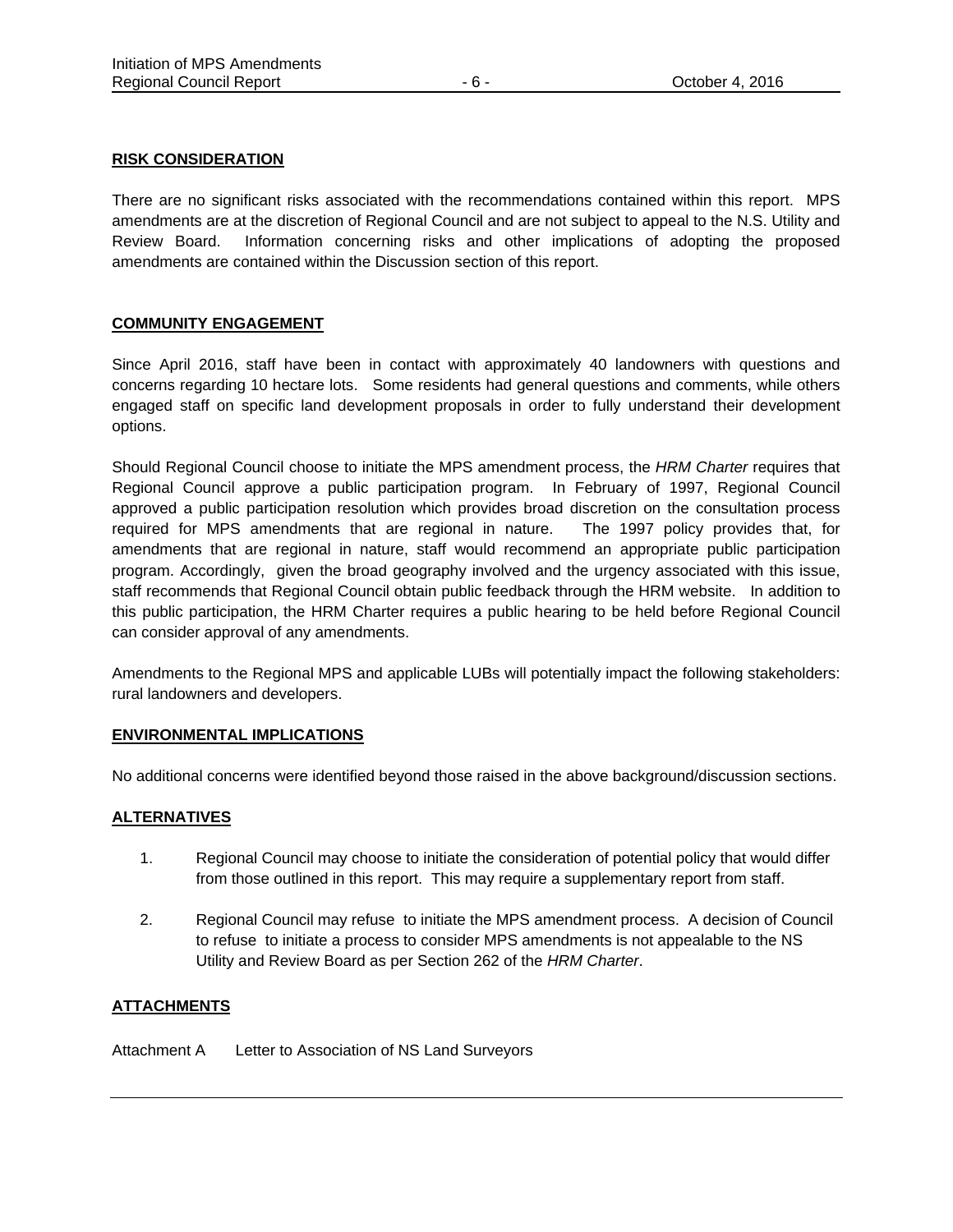A copy of this report can be obtained online at http://www.halifax.ca/council/agendasc/cagenda.php then choose the appropriate meeting date, or by contacting the Office of the Municipal Clerk at 902.490.4210, or Fax 902.490.4208.

| Report Prepared by: | Ben Sivak, Principal Planner, 902.490.6573                                   |
|---------------------|------------------------------------------------------------------------------|
| Report Approved by: | Kelly Denty, Manager, Current Planning, 902.490.4800                         |
|                     |                                                                              |
| Report Approved by: | Bob Bjerke, Chief Planner & Director, Planning and Development, 902.490.1627 |